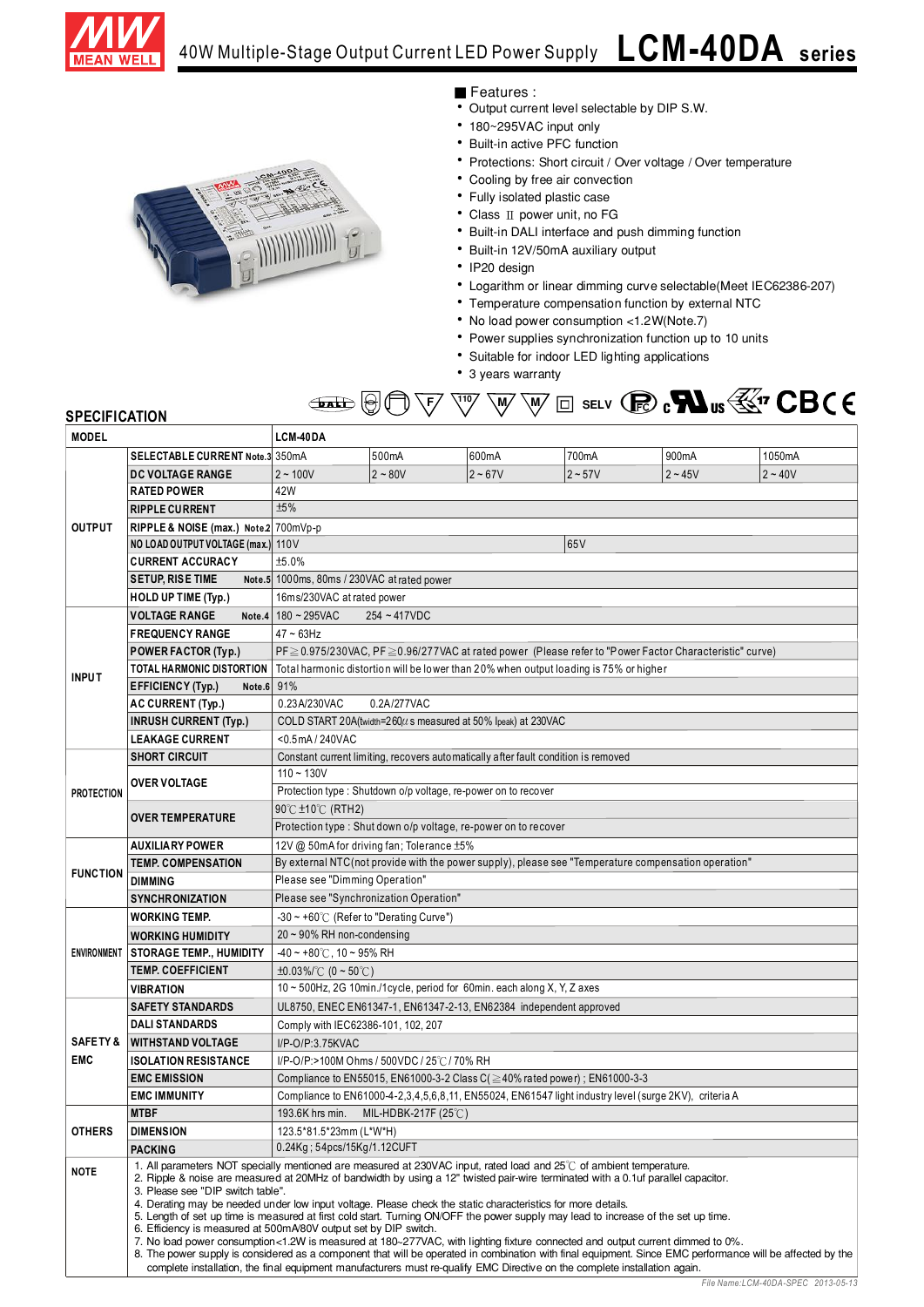

## 40W Multiple-Stage Output Current LED Power Supply **LCM-40DA series**



*File Name:LCM-40DA-SPEC 2013-05-13*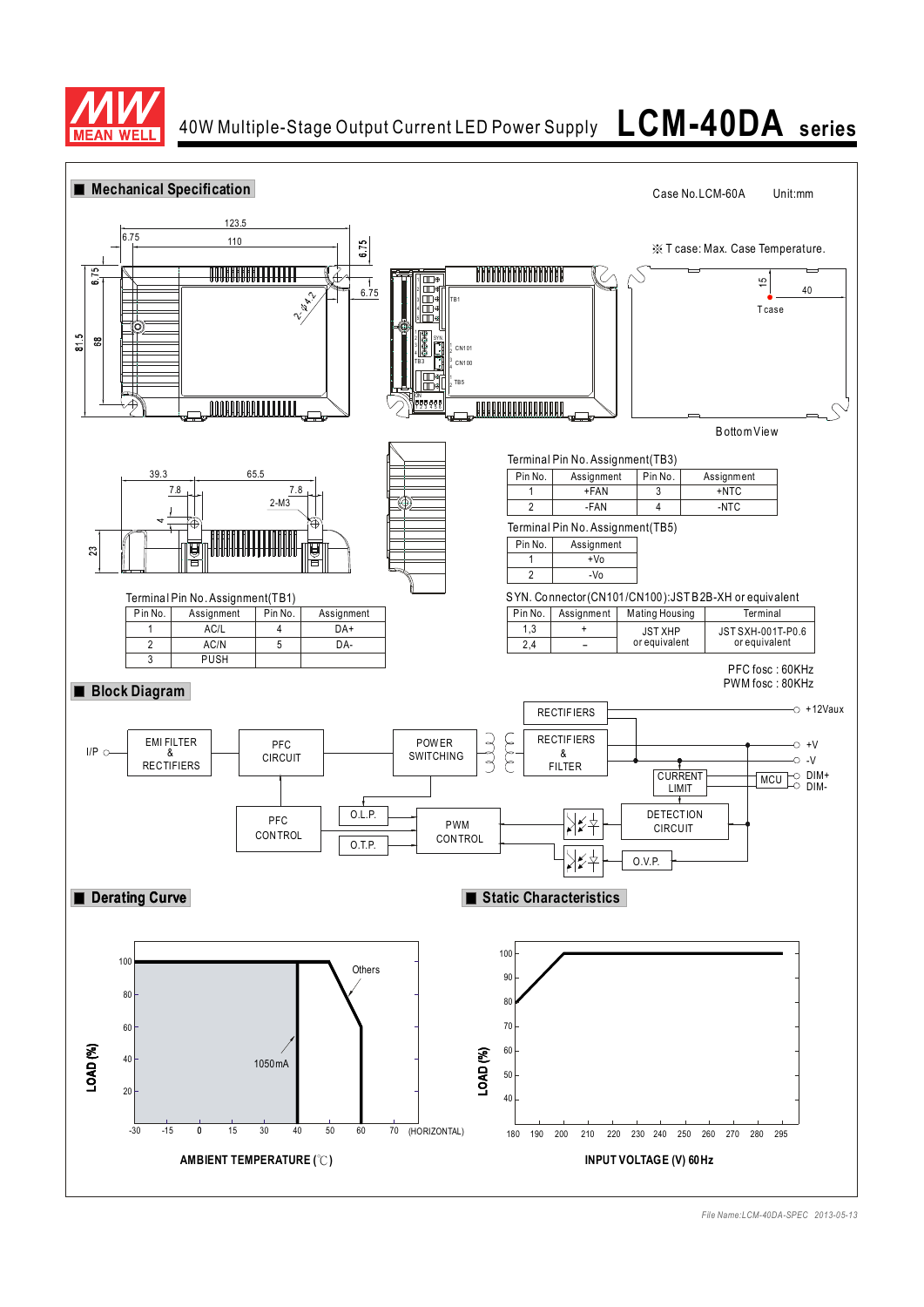

# 40W Multiple-Stage Output Current LED Power Supply **LCM-40DA series**

### **DIP Switch Table**

LCM-40DA is a mul tiple-stage output current supply, selection of output current thr ough DIP switch as table below.

| DIP S.W.<br>١o         | 1              | $\overline{2}$ | 3  | 4  | 5  | 6  |
|------------------------|----------------|----------------|----|----|----|----|
| 350mA                  |                |                |    |    |    |    |
| 500mA                  | ON             |                |    |    |    |    |
| 600mA                  | 0 <sub>N</sub> | 0 <sub>N</sub> |    |    |    |    |
| 700mA(Factory Setting) | 0 <sub>N</sub> | ON             | ON |    |    | ON |
| 900mA                  | ON             | ON             | ON | ON |    | ON |
| 1050mA                 | 0 <sub>N</sub> | ON             | ON | ΟN | ΟN | ON |

### **Power Factor Characteristic**

0.70 0.73 0.76 0.79 0.82  $E_{0.85}$ 0.88 0.91 0.94 0.97 1.00 10% 20% 30% 40% 50% 60% 70% 80% 90% 100% 350  $-500$  $-600$  $-700$ 900  $-1050$ **LOAD (230Vac Input)**

**Constant Current Mode Constant Current Mode**



### **EFFICIENCY vs LOAD**

LCM-40DA se ries possess superior working efficiency that up to 91% can be reached in field applications.

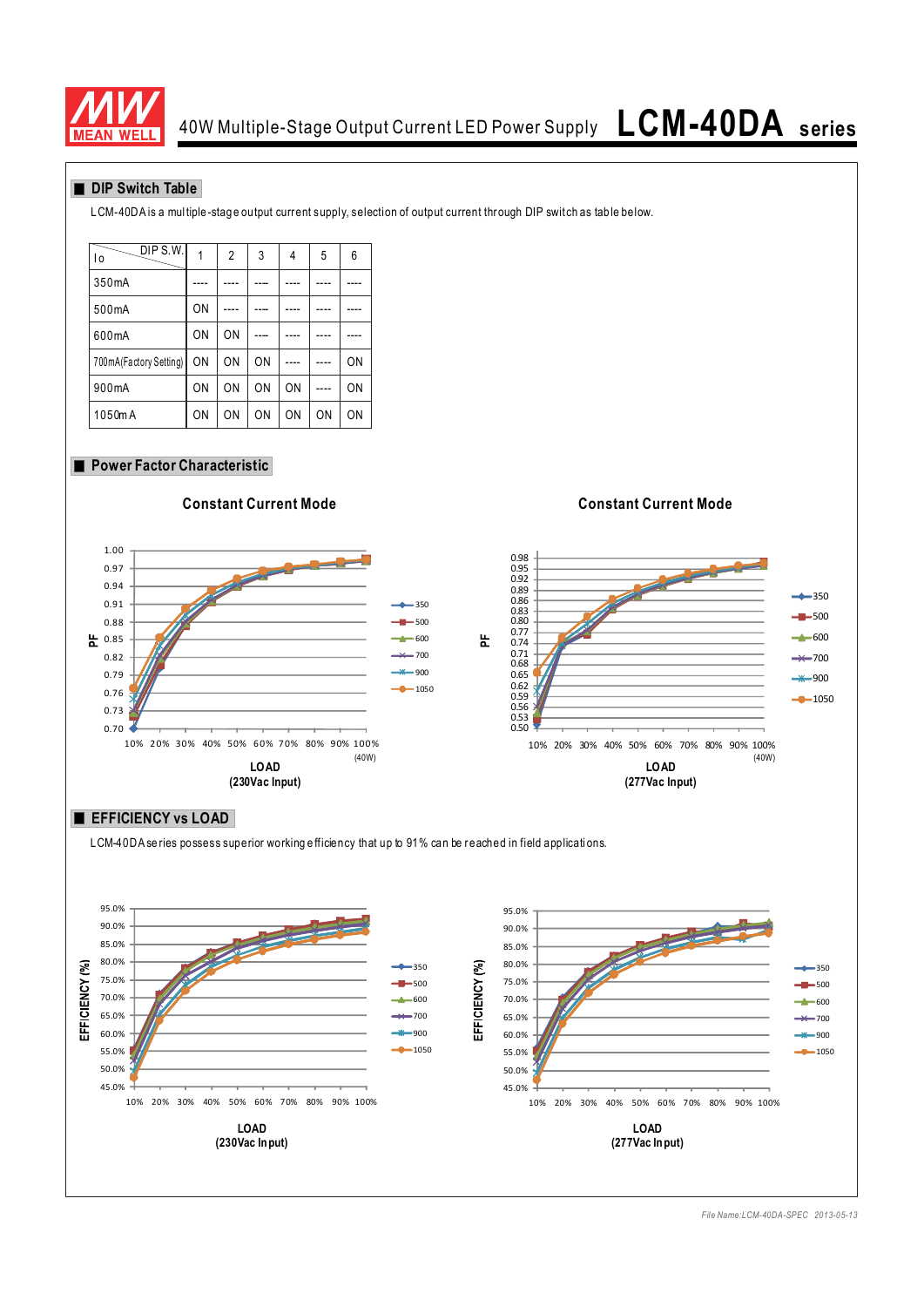

### **DIMMING OPERATION**

### ※ **PUSH dim(primary side)**

| lgnore     | To avoid reaction on AC spike | $< 0.05$ sec.   |
|------------|-------------------------------|-----------------|
| Shortpush  | Push to turn ON-OFF           | $0.1 - 1$ sec.  |
| Long push  | Dimming up or down            | $1.5 - 10$ sec. |
| Reset push | Setting light to 100%         | $>11$ sec.      |

‧Maximum number of drivers up to 10 pcs.

‧Maximum length of the cable, from push button to last driver i s 20 meter.

‧Fac tory setting at 100%.

• When the light is lower than 10% it will always dim up, or when the light output is higher than 90% it will always dim down.



Warning: The pushbutton can only be connected in between the PUSH terminal of LCM-40DA and AC/L (brown or black color). It would cause short circuit if it is connected to AC/N.

### ※ **DALI interface(primary side)**

‧DALI protocol including 16groups and 64 addresses.

‧Firs t step is fixed at 6% of output.

### **SYNCHRONIZATION OPERATION**

• 10 drivers(max.) synchronization (1 master + 9 slaves)

‧Maximum cable length between each units : 20 meter.